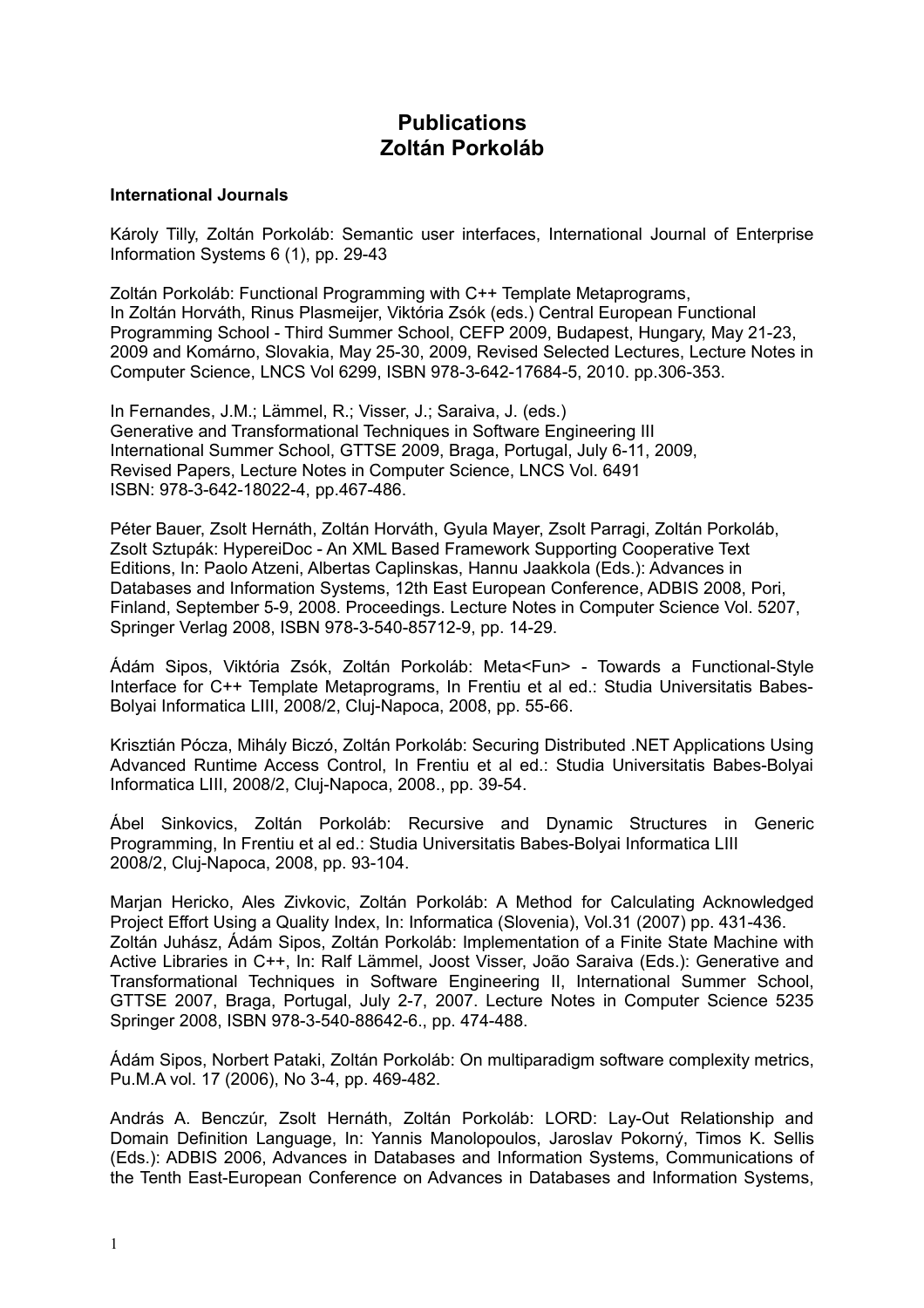Thessaloniki, Hellas, September 3-7, 2006, CEUR Workshop Proceedings, vol.215, pp. 215- 230.

Zoltán Porkoláb, József Mihalicza, Ádám Sipos: Debugging C++ template metaprograms, In: Stan Jarzabek, Douglas C. Schmidt, Todd L. Veldhuizen (Eds.): Generative Programming and Component Engineering, 5th International Conference, GPCE 2006, Portland, Oregon, USA, October 22-26, 2006, Proceedings. ACM 2006, ISBN 1-59593-237-2, pp. 255-264.

Zoltán Porkoláb, István Zólyomi: A Feature Composition Problem and a Solution Based on C++ Template Metaprogramming. GTTSE 2006, In: Ralf Lämmel, João Saraiva, Joost Visser (Eds.): Generative and Transformational Techniques in Software Engineering, International Summer School, GTTSE 2005, Braga, Portugal, July 4-8, 2005. Lecture Notes in Computer Science 4143 Springer 2006, ISBN 3-540-45778-X, pp. 459-470.

András A. Benczúr, Zsolt Hernáth, Zoltán Porkoláb: Autonomous Applications - Towards a Better Data Integration Model. In: Johann Eder, Hele-Mai Haav, Ahto Kalja, Jaan Penjam (Eds.): ADBIS 2005, Advances in Databases and Information Systems, Communications of the Ninth East-European Conference on Advances in Databases and Information Systems, Tallinn, Estonia, September 12-15, 2005. CEUR Workshop Proceedings, vol.152, pp. 150- 163.

István Zólyomi, Zoltán Porkoláb: Towards a General Template Introspection Library, In: Gabor Karsai, Eelco Visser (Eds.): Generative Programming and Component Engineering: Third International Conference, GPCE 2004, Vancouver, Canada, October 24-28, 2004. Proceedings. Lecture Notes in Computer Science 3286 Springer 2004, ISBN 3-540-23580-9, pp. 266-282.

István Zólyomi, Zoltán Porkoláb, Tamás Kozsik: An Extension to the Subtype Relationship in C++ Implemented with Template Metaprogramming. In: Frank Pfenning, Yannis Smaragdakis (Eds.): Generative Programming and Component Engineering, Second International Conference, GPCE 2003, Erfurt, Germany, September 22-25, 2003, Proceedings. Lecture Notes in Computer Science 2830 Springer 2003, ISBN 3-540-20102-5, pp. 209-227.

Ákos Fóthi, Judit Nyéky-Gaizler, Zoltán Porkoláb: The Structured Complexity of Object-Oriented Programs. In: Mathematical and Computer Modelling, Volume 38, Number 7, October 2003, ISSN 0895-7177, pp. 815-827(13).

Zoltán Porkoláb, Norbert Pataki (eds).: Proceedings of the Workshop on Generative Technologies 2010, WGT 2010 - ETAPS (European Joint Conferences on Theory and Practice of Software, 2010, Paphos, Cyprus.

Károly Tilly, Zoltán Porkoláb: Semantic User Interfaces, In Madjid Tavana (ed), International Journal of Enterprise Information Systems (IJEIS), Vol. 6., ISSN: 1548-1115, 2010, pp:29-43.Zalán Szűgyi, Zoltán Porkoláb: Necessary test cases for Decision Coverage and Modified Condition/Decision Coverage, *Periodica Polytechnica,* to appear. 2009.

Zoltán Porkoláb, József Mihalicza, Norbert Pataki, Ádám Sipos: Analysis of Profiling Techniques for C++ Template Metaprograms, Annales Univ. Sci. Budapest., Sect. Comp. 30 (2009), pp.97-116, 2009.

Mihály Biczó, Krisztián Pócza, Zoltán Porkoláb: Runtime Access Control in C# 3.0 Using Extension Methods, Annales Univ. Sci. Budapest., Sect. Comp. 30 (2009), pp.41-60, 2009.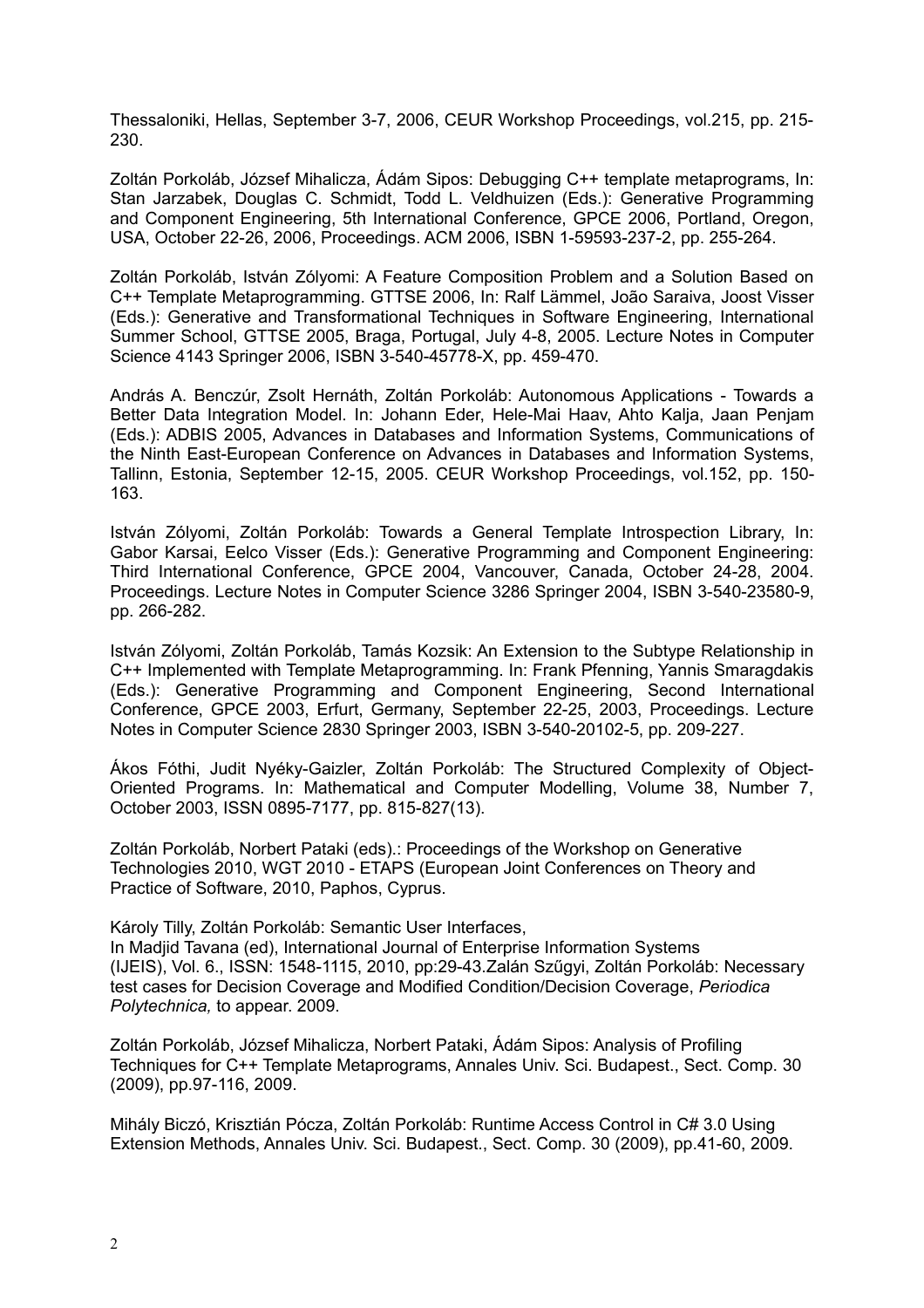Krisztián Pócza, Mihály Biczó, Zoltán Porkoláb: Towards Detailed Trace Generation Using the Profiler in the .NET Framework, Annales Univ. Sci. Budapest., Sect. Comp. 30 (2009), pp.21-40, 2009.

Mihály Biczó, Krisztián Pócza, István Forgács, Zoltán Porkoláb: A New Concept of Effective Regression Test Generation in a C++ Specific Environment. Acta Cybernetica, 18(3): pp.481- 501, 2008.

Zoltán Porkoláb, Viktória Zsók: Teaching multiparadigm programming based on objectoriented experiences, *Teaching Mathematics and Computer Science* (ISSN: 1589-7389), Institute of Mathematics and Informatics, University of Debrecen, Debrecen, Hungary, Vol. 5 (1), 2007, pp. 171-182.

Ákos Frőhner, Zoltán Porkoláb, László Varga: Code Generation from UML Models, Periodica Polytechnica , Ser El. Eng. Vol 44(2000) No. 2., 2000, pp. 141-157.

# **International Conference Proceedings**

Zoltán Borók-Nagy, Viktor Májer, József Mihalicza, Norbert Pataki, Zoltán Porkoláb: Visualization of C++ Template Metaprograms, In Scam, 10th IEEE Working Conference on Source Code Analysis and Manipulation, Timisoara, Romania, September 12-13, 2010, ISBN: 978-0-7695-4178-5, pp.167-176.

Zoltan Porkolab, Abel Sinkovics: Domain-specific Language Integration with Compile-time Parser Generator Library, In Eelco Visser, Jaakko Jarvi (eds.) GPCE'10, Proceedings of the ninth International Conference on Generative Programming and Component Engineering, Eindhoven, Netherlands, October 10-13, 2010, ISBN: 978-1-4503-0154-1, pp.137-146.

Norbert Pataki, Zoltán Porkoláb, Melinda Simon, Zoltán Vincellér:

Measuring Complexity of Embedded SQL Code

In: Janis Grundspenkis, Marite Kirikova, Jannis Manolopoulos, Tadeusz Morzy, Leonids Novickis, Gottfried Vossen (Eds.): ADBIS 2006, Advances in Databases and Information Systems, Communications of the 13th East-European Conference on Advances in Databases and Information Systems, Riga, Latvia, September 7-10, 2009, JUMI Publishing, Riga, Latvia, 2009. ISBN: 978-9984-30-163-1. pp. 117-130.

Zsolt Hernáth, Péter Bauer, Zoltán Porkoláb:

An XML based General Document Algebra supporting conflict resolving in cooperative text editions - HypereiDoc revisited.

In Jari Peltonen (Ed): SPLST'09 & NW-MODE'09, Proceedings of the 11th Symposium of Programming Languages and Software Tools and =th Nordic Workshop on Model Driven Software Engineering, Tampere, Finnland, 2009. ISBN: 978-952-15-2212-3. pp. 72-86.

József Mihalicza, Norbert Pataki, Zoltán Porkoláb, Ádám Sipos:

Towards More Sophisticated Access Control

In Jari Peltonen (Ed): SPLST'09 & NW-MODE'09, Proceedings of the 11th Symposium of Programming Languages and Software Tools and =th Nordic Workshop on Model Driven Software Engineering, Tampere, Finnland, 2009. ISBN: 978-952-15-2212-3. pp.117-131.

Ábel Sinkovics, Zoltán Porkoláb: Expressing C++ Template Metaprograms as Lambda expressions In Tenth symposium on Trends in Functional Programming (TFP '09, Zoltán Horváth, Viktória Zsók, Peter Achten, Pieter Koopman, eds.) Jun 2 - 4, Komarno, Slovakia 2009., pp. 97-111.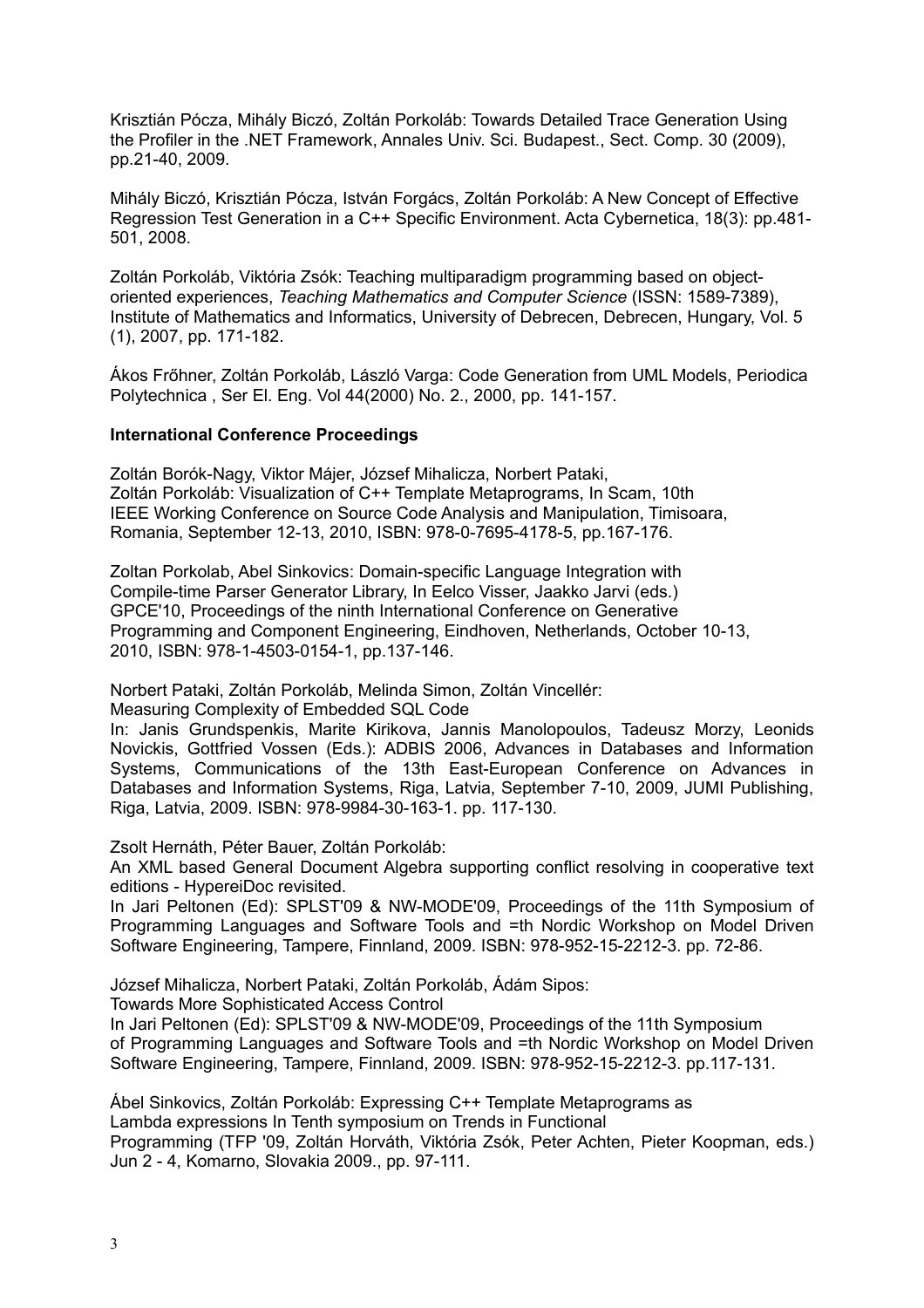Zalán Szűgyi, Ádám Sipos, Zoltán Porkoláb: Towards the Modularization of C++ Concept Maps, In: Porkoláb Z. et al (eds): *- Proceedings of the Workshop on Generative Technologies*, WGT 2008 Satellite workshop at European Joint Conference on Theory and Practice of Software ETAPS 2008, Budapest, Hungary, April 5, 2008, pp. 33-43, in ENTCS.

Krisztián Pócza, Mihály Biczó, Zoltán Porkoláb: docx2tex: Word 2007 to TeX, TUGBoat, Vol 29 (2008), No. 3, Proceedings of the 2008 Annual meeting (TUG 2008), Cork, Ireland, 2008, pp. 392-400.

Krisztián Pócza, Mihály Biczó, Zoltán Porkoláb: FC#: Designing an Internal Functional DSL to C# 3.0, Proceedings of the Implementation and Application of Functional Languages 20th International Symposium, IFL 2008, Technical Report no. 474 (2008), Hatfield, Hertfordshire (UK), 2008, pages 299-314.

Giovanni Falcone, Yann-Gael Guéhéneuc, Christian Lange, Zoltán Porkoláb, Houari A. Sahraoui (eds): QAOOSE 2008 - *Proceedings of the 12th Workshop on Quantitative Engineering Approaches in Object-Oriented Software at ECOOP,* QAOOSE 2008*,* Paphos, Cyprus, July 8, 2008, 78 p.

Zoltán Porkoláb, Norbert Pataki (eds): *Proceedings of the 1st Workshop on Generative Technologies*, ETAPS Workshop, Budapest, April 5, 2008, 84 p. Károly Tilly, Szabolcs Baranyi, Zoltán Porkoláb: Semantic User Interfaces, International Workshop on Semantic-Based Software Development, 2008, pp: XXXX.

Zoltán Porkoláb, Viktória Zsók: Connection between Software Paradigms and Metrics Usage, In: Zajc, B., Trost, A. (eds): *Proceedings of the Sixteenth International Electrotechnical and Computer Science Conference* (ISSN: 1581-4572), ERK 2007, Portorož, Slovenia, 24-26 September, 2007, Volume B, pp. 34-37.

Norbert Pataki, Krisztián Pócza, Zoltán Porkoláb: Toward a Software Metric for Generic Programming Paradigm, In: Zajc, B., Trost, A. (eds): *Proceedings of the Sixteenth International Electrotechnical and Computer Science Conference* (ISSN: 1581-4572), ERK 2007, Portorož, Slovenia, 24-26 September, 2007, Vol. A. pp. 342-345.

Zoltán Porkoláb, Viktória Zsók: Essential knowledge for Multiparadigm Programming, In: Bohanec, M. et al. (eds): *Proceedings of the 10th International Multiconference Information Society* (ISSN: 1581-9973)*,* IS 2007, Ljubljana, Slovenia, 8-12 October, 2007, Volume A, pp. 279-282.

Ádám Sipos, Zoltán Porkoláb, Norbert Pataki, Viktória Zsók: Meta<Fun> – Towards a Functional-Style Interface for C++ Template Metaprograms, In: Chitil, O. (ed): *Proceedings of the Implementation and Application of Functional Languages 19th International Symposium*, IFL 2007, Freiburg, Germany, 27-29 September, 2007, Technical Report No. 12-07 September, 2007, University of Kent, Canterbury, pp. 489-502.

Zoltán Porkoláb, József Mihalicza, Norbert Pataki, Ádám Sipos: Towards Profiling C++ Template Metaprograms, In: Horvath et. al. (eds): Proceedings of the 10th Symposium on Programming Languages and Software Tools (ISBN: 978-963-463-925-1), SPLST 2007, Dobogókő, Hungary, June 14-16, 2007, Eötvös University Press, 2007, pp. 96-111.

Mihály Biczó, Krisztián Pócza, Zoltán Porkoláb: Runtime Access Control in C# 3.0 Using Extension Methods,, In: Horvath et. al. (eds): Proceedings of the 10th Symposium on Programming Languages and Software Tools (ISBN: 978-963-463-925-1), SPLST 2007, Dobogókő, Hungary, June 14-16, 2007, Eötvös University Press, 2007, pp. 45-60..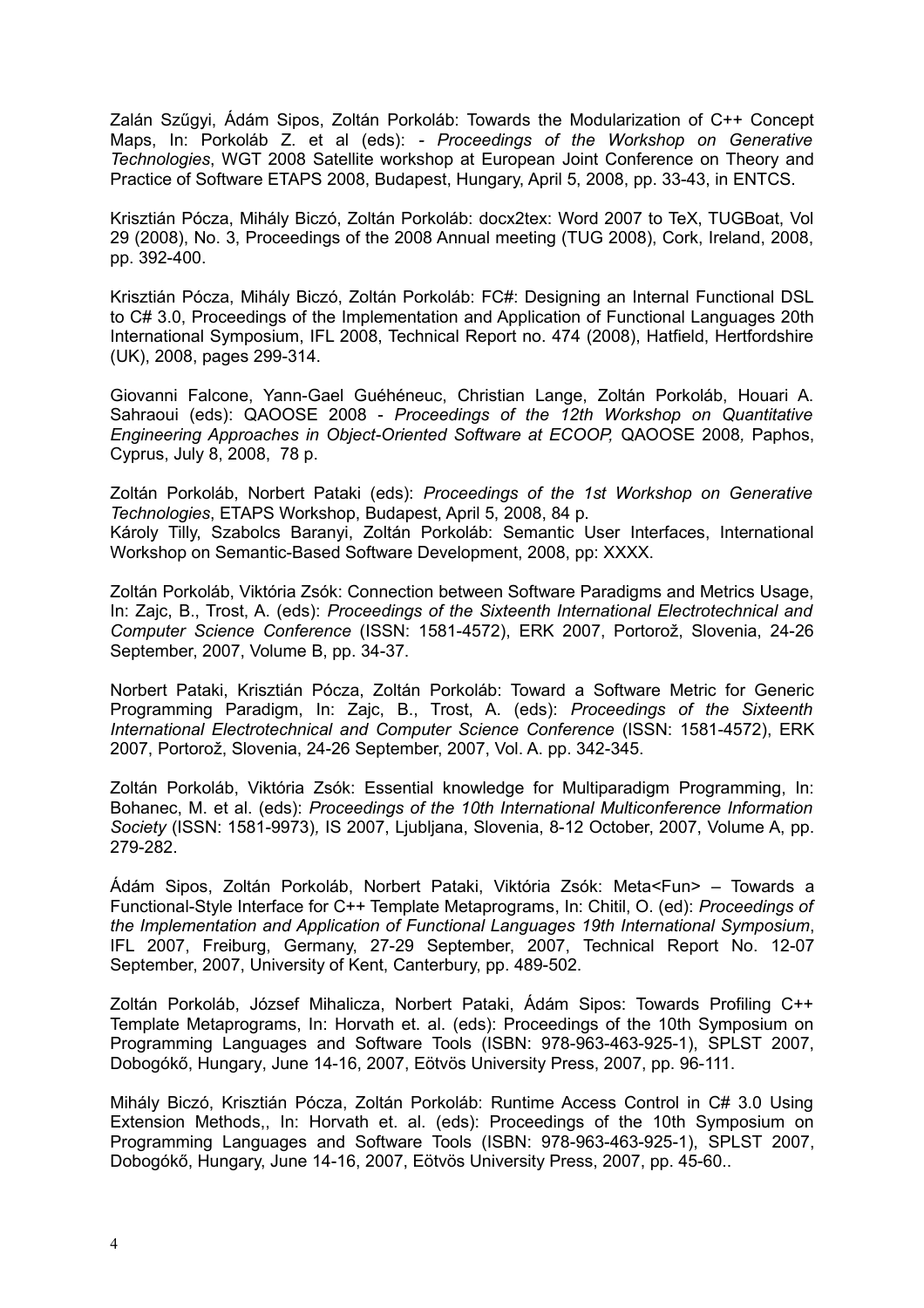Krisztián Pócza, Mihály Biczó, Zoltán Porkoláb: Towards Detailed Trace Generation Using the Profiler in the .NET Framework, In: Horvath et. al. (eds): Proceedings of the 10th Symposium on Programming Languages and Software Tools (ISBN: 978-963-463-925-1), SPLST 2007, Dobogókő, Hungary, June 14-16, Eötvös University Press, 2007, pp. 30-44.

János Kurtz, Zoltán Porkoláb: Cooperative Work and Learning, INTED, *International Technology, Education and Development Conference*, INTED 2007, March 7th-9th, 2007, Valencia, Spain, 10 pages on cd.

Norbert Pataki, Zoltán Porkoláb, Zoltán Istenes: Towards soundness examination of the C++ Standard Library, In: Hudák S., Kollár J. (eds): *Proceedings of the Seventh International Scientific Conference on Electronic Computers and Informatics* (ISBN: 80-8073-598-0), ECI 2006, September 20-22th 2006, Košice-Herlány, 2006, pp. 186-191.

Pócza,K., Biczó,M., Porkoláb,Z.: Towards Effective Runtime Trace Generation Techniques in the .NET Framework, Short Communication Papers Proceedings of the 4th .NET Technologies Conference, Plzen (Czech Republic), 2006 pp. XXXX

Pócza,K., Biczó,M., Porkoláb,Z.: Cross-language Program Slicing in the .NET Framework, Proceedings of the 3rd .NET Technologies Conference, Plzen (Czech Republic), 2005,

Zoltán Porkoláb, Norbert Pataki, Ádám Sipos, Viktória Zsók, Marjan Heričko, Ales Živkovič: Application of OO metrics to estimate .NET project software size, In: Kovács E. et al (eds): Proceedings of 7th International Conference on Applied Informatics, ICAI 2007, Eger, Hungary, January 28-31, 2007, B.V.B. Press, Vol. II., pp. 293-299.

Norbert Pataki, Tamás Kozsik, Zoltán Porkoláb: Properties of C++ template metaprograms, In: Kovács E. et al (eds): Proceedings of 7th International Conference on Applied Informatics, ICAI 2007, Eger, Hungary, January 28-31, 2007, B.V.B. Press, Vol. II., pp. 265-270.

Norbert Pataki, Zoltán Porkoláb, Edit Csizmás: Why code complexity metrics fail on the C++ standard template library, In: Kovács E. et al (eds): Proceedings of 7th International Conference on Applied Informatics, ICAI 2007, Eger, Hungary, January 28-31, 2007, B.V.B. Press, Vol. II., pp. 271-276.

Mihály Biczó, Krisztián Pócza, Zoltán Porkoláb: Inter-procedural static slicing using advanced caching algorithm, In: Kovács E. et al (eds): Proceedings of 7th International Conference on Applied Informatics, ICAI 2007, Eger, Hungary, January 28-31, 2007, B.V.B. Press, Vol. II., pp. 207-218.

Krisztián Pócza, Mihály Biczó, Zoltán Porkoláb: Runtime Access Control in C#, In: Kovács E. et al (eds): Proceedings of 7th International Conference on Applied Informatics, ICAI 2007, Eger, Hungary, January 28-31, 2007, B.V.B. Press, Vol. II., pp. 277-284.

Zoltán Porkoláb, Roland Király, Ilir Kurti: Supporting parametric polymorphism in CORBA IDL, In: Kovács E. et al (eds): Proceedings of 7th International Conference on Applied Informatics, ICAI 2007, Eger, Hungary, January 28-31, 2007, B.V.B. Press, Vol. II., pp. 285-292.

Ádám Sipos, István Zólyomi, Zoltán Porkoláb: On the correctness of template metaprograms, In: Kovács E. et al (eds): Proceedings of 7th International Conference on Applied Informatics, ICAI 2007, Eger, Hungary, January 28-31, 2007, B.V.B. Press, Vol. II., pp. 301-308. Zalán Szűgyi, Zoltán Porkoláb: SIP compression in mobile device environment, In: Kovács E. et al (eds): Proceedings of 7th International Conference on Applied Informatics, ICAI 2007, Eger, Hungary, January 28-31, 2007, B.V.B. Press, Vol. II., pp. 317-326.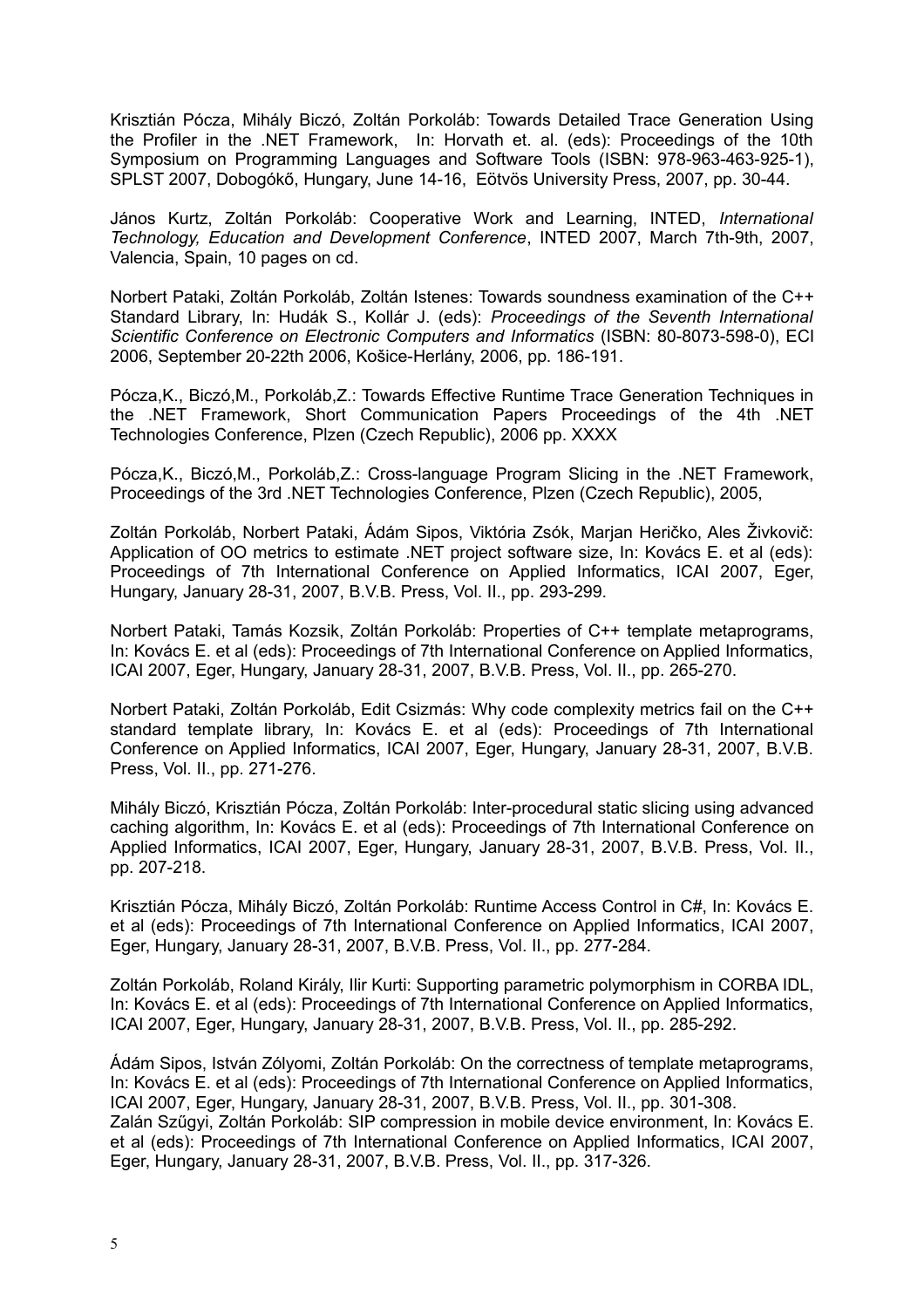Zoltán Porkoláb, Ádám Sillye: Comparison of Object-Oriented and Paradigm Independent Software Complexity Metrics, In: Csőke L. et al. (eds): Proceedings of 6th International Conference on Applied Informatics, ICAI 2004, Eger, Hungary, January 27-31, 2004, B.V.B. Press, pp. 435-444.

István Zólyomi, Zoltán Porkoláb: A generative approach for family polymorphism in C++, In: Csőke L. et al. (eds): Proceedings of 6th International Conference on Applied Informatics, ICAI 2004, Eger, Hungary, January 27-31, 2004, B.V.B. Press, pp. 445-454.

László Kozma, Ákos Frőhner, Tamás Kozsik, Zoltán Porkoláb: Beyond 2000, Beyond Object-Orientation, In: Csőke L. et al. (eds): Proceedings of 5th International Conference on Applied Informatics, ICAI 2001, Eger, Hungary, January 2001, pp. 125-134.

Zoltán Porkoláb, Róbert Kisteleki: Alternative Generic Libraries, In: Emőd Kovács et al. (eds): Proceedings of 4th International Conference on Applied Informatics, ICAI 1999, Eger-Noszvaj, Hungary, January 1999, pp. 79-86.

Zoltán Porkoláb: Implementing Distributed CORBA Objects in Java, In: Emőd Kovács et al. (eds): Proceedings of 3rd International Conference on Applied Informatics, ICAI 1997, Eger-Noszvaj, Hungary, January 1997, pp. 359-368.

Norbert Pataki, Melinda Simon, Zoltán Porkoláb: The AV-graph in SQL-Based Environment, In: Giovanni Falcone, Yann-Gael Guéhéneuc, Christian Lange, Zoltán Porkoláb, Houari A. Sahraoui (eds): QAOOSE 2008 - *Proceedings of the 12th Workshop on Quantitative Engineering Approaches in Object-Oriented Software at ECOOP,* QAOOSE 2008*,* Paphos, Cyprus, July 8, 2008, pp. 11-20.

Zoltán Porkoláb, Viktória Zsók: Essential knowledge for Multiparadigm Programming, In: Bohanec, M. et al. (eds): *Proceedings of the 10th International Multiconference Information Society* (ISSN: 1581-9973)*,* IS 2007, Ljubljana, Slovenia, 8-12 October, 2007, Volume A, pp. 279-282.

Ales Zivkovic, Marjan Hericko, Zoltán Porkoláb: Evaluating the Correlation between Code Quality, Software Size and Effort, In: Bohanec, M. et al. (eds): *Proceedings of the 10th International Multiconference Information Society* (ISSN: 1581-9973)*,* IS 2007, Ljubljana, Slovenia, 8-12 October, 2007, Volume A, XXXX.

Ádám Sipos, Zoltán Porkoláb, Norbert Pataki, Viktória Zsók: Meta<Fun> – Towards a Functional-Style Interface for C++ Template Metaprograms, In: Chitil, O. (ed): *Proceedings of the Implementation and Application of Functional Languages 19th International Symposium*, IFL 2007, Freiburg, Germany, 27-29 September, 2007, Technical Report No. 12-07 September, 2007, University of Kent, Canterbury, pp. 489-502.

Zoltán Porkoláb, Viktória Zsók: Connection between Software Paradigms and Metrics Usage, In: Zajc, B., Trost, A. (eds): *Proceedings of the Sixteenth International Electrotechnical and Computer Science Conference* (ISSN: 1581-4572), ERK 2007, Portorož, Slovenia, 24-26 September, 2007, Volume B, pp. 34-37.

Ádám Sipos, Norbert Pataki, Zoltán Porkoláb: Lazy data Types in C++ Template Metaprograms, Proceedings of MPOOL Workshop, ECOOP 2007, Berlin, Germany,

Zoltán Porkoláb, Ádám Sipos, Norbert Pataki: Inconsistencies of Metrics in C++ Standard Template Library, ECOOP 2007, In: Abreu, Calero, Geéhéneuc, Lange, Lanza, Houari, Sahraoui, Cebulla (eds): Proceedings of the 11<sup>th</sup> ECOOP Workshop on Quantitative Approaches in Object-Oriented Software, QAOOSE 2007, Berlin, pp. 2-6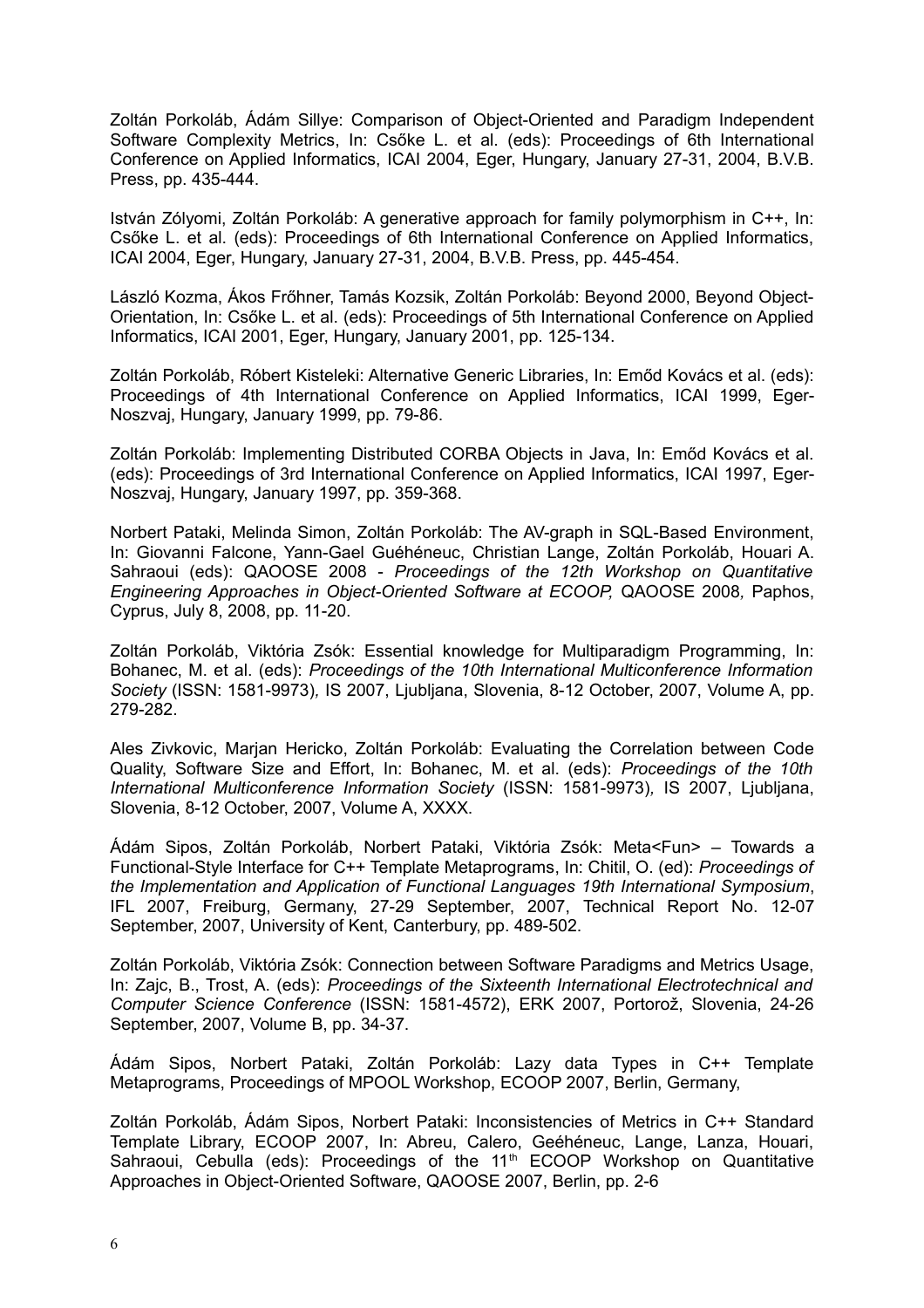Zoltán Porkoláb, Viktória Zsók: Teaching Multiparadigm Programming Based on Object-Oriented Programming, *10th Workshop on Pedagogies and Tools for the Teaching and Learning of Object-Oriented Concepts,* TLOOC 2006 at *20th European Conference on Object-Oriented Programming,* ECOOP 2006, Nantes, France, 3rd July, 2006, Összefoglaló: *Object-Oriented Technology, ECOOP 2006 Workshop Reader*, ECOOP 2006 Workshops, Nantes, France, July 3-7, 2006, Final Reports, LNCS 4379, Springer Verlag, 2007, pp. 146- 156.

Norbert Pataki, Ádám Sipos, Zoltán Porkoláb: Measuring the Complexity of Aspect-oriented Programs, ECOOP 2006, QAOOSE pp. 1-10, Nantes.

Norbert Pataki, Ádám Sipos, Zoltán Porkoláb: Measuring the Complexity of Aspect-oriented Programs, ECOOP 2006, PhD Student Workshop, Nantes.

## **Hungarian Journal in Hungarian**

Dr. Porkoláb Zoltán, Sipos Ádám, Pataki Norbert: Parametrikus polimorfizmus a modern programozási nyelvekben, A GAMF Közleményei, XXI. Évfolyam, 2006-2007, pp. 25-31.

## **Conference proceedings in Hungarian**

Pataki Norbert, Porkoláb Zoltán, Szűgyi Zalán: A C++ programozási nyelv ismeretének számonkérése (Gauging the Knowledge of the C++ Programming Language), In: Pethő A., Herdon M. (szerk.): *Informatika a Felsőoktatásban 2008* (ISBN 978-963-473-129-0), Debrecen, 2008. augusztus 27-29, Debreceni Egyetem, Informatikai Kar, 2008. Összefoglaló: 110. oldal, teljes cikk cd-n: 7 oldal.

Porkoláb Z., Kozsik T., *Zsók V*.: Új szoftverparadigmák nyelvi támogatása: a jelen oktatása a holnap technológiája (Language Support for New Software Paradigms: Present Education – Future Technology), In: Pethő A., Herdon M. (szerk.): *Informatika a Felsőoktatásban 2005* (ISBN: 963-472-909-6), Debrecen, 2005.

augusztus 24-26, Debreceni Egyetem, Informatikai Kar, 2005. Összefoglaló: 195. oldal, teljes cikk cd-n: 5 oldal.

Hegedűs Hajnalka, Horváth Zoltán, Porkoláb Zoltán: Programozási nyelvek a dokumentumkezelésben, In: Pethő A., Herdon M. (szerk.): *Informatika a Felsőoktatásban 2005* (ISBN: 963-472-909-6), Debrecen, 2005. augusztus 24-26, Debreceni Egyetem, Informatikai Kar, 2005. Összefoglaló: XXX. oldal, teljes cikk cd-n: XXX oldal.

Judit Nyéky-Gaizler, Tamás Kozsik, Zoltán Porkoláb: Az adattípus a programozási nyelvekben In: Arató P., Herdon M. (szerk.): *Informatika a felsőoktatásban 2002* (ISBN: 963- 472-691-7)*,* Debrecen, 2002. augusztus 28-30, Debreceni Egyetem, Informatikai Kar, 2002. Összefoglaló: XX. oldal, teljes cikk cd-n pp. XXXX.

Porkoláb Zoltán: C++ Standard Template Library, II. Országos Objektumorientált Konferencia, Visegrád, 1997., pp. 31-37.

Zoltán Porkoláb: Object Oriented Techniques Implementing Distributed CORBA Objects in JAVA, II. Országos Objektumorientált Konferencia, Visegrád, 1997., pp. 103-111.

Csizmazia Balázs, Porkoláb Zoltán, Vincellér Zoltán: Az Internet hálózat alkalmazása, HUNIX'93 Konferencia, Ed: NJSZT, Budapest, 1993., pp. 23-27.

Csizmazia Balázs, Porkoláb Zoltán, Vincellér Zoltán: Osztott Funkciók Implementálása, HUNIX'92 Konferencia, Ed: NJSZT, Gödöllő, 1992., pp. 53-62.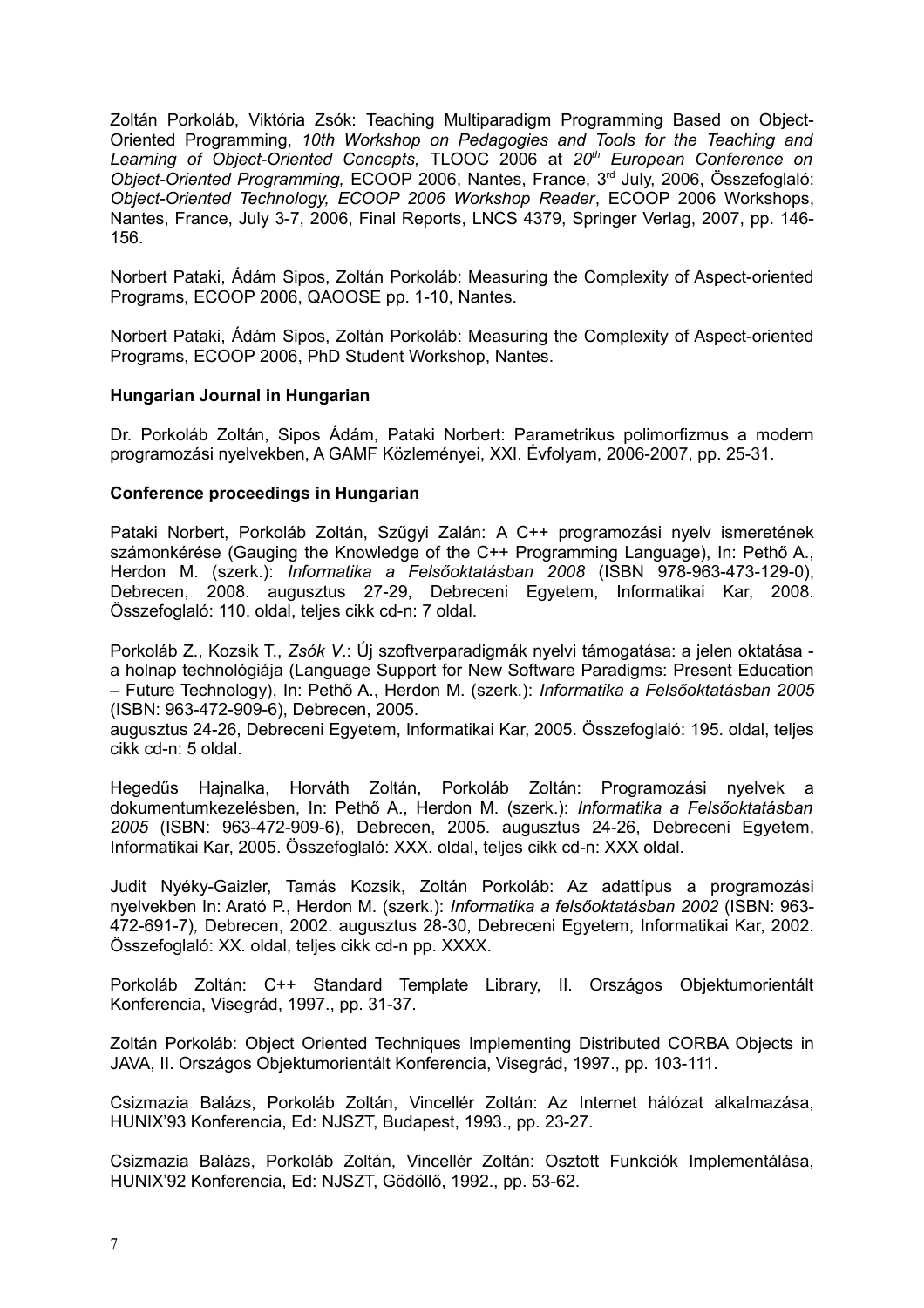# **Book chapters**

Porkoláb Zoltán: Generikusok, In: Nyékyné Gaizler J. (ed.) et al.: *[Java 2 Útikalauz Java](http://java.inf.elte.hu/) [programozóknak](http://java.inf.elte.hu/)* 5.0*,* Budapest, ELTE TTK Hallgatói Alapítvány, 2009, Vol. I., pp. 90-111.

Porkoláb Zoltán: A CORBA és Java kapcsolata, In: Nyékyné Gaizler J. (ed.) et al.: *[Java 2](http://java.inf.elte.hu/) [Útikalauz Java programozóknak](http://java.inf.elte.hu/)* 5.0*,* Budapest, ELTE TTK Hallgatói Alapítvány, 2009, Vol. II., pp. 70-85.

Porkoláb Zoltán: Perzisztencia, In: Nyékyné Gaizler J. (ed.) et al.: *[Java 2 Útikalauz Java](http://java.inf.elte.hu/) [programozóknak](http://java.inf.elte.hu/)* 5.0*,* Budapest, ELTE TTK Hallgatói Alapítvány, 2009, Vol. II., pp. 152-170.

Balázs Iván József, Porkoláb Zoltán: A Java nyelvről C++ programozóknak, In: Nyékyné Gaizler J. (ed.) et al.: *[Java 2 Útikalauz Java programozóknak](http://java.inf.elte.hu/)* 5.0*,* Budapest, ELTE TTK Hallgatói Alapítvány, 2009, Vol. II., pp. 420-447.

Porkoláb Zoltán: A szoftver társadalomtörténete (1), In: Z. Karvalics László, Juhász Lilla (eds): Társadalmi informatika I., Budapest, Információs Társadalomért Alapítvány, 2008, pp. 125-142.

Porkoláb Zoltán: A CORBA és Java kapcsolata, In: Nyékyné Gaizler J. (ed.) et al.: *[J2EE](http://java.inf.elte.hu/) [Útikalauz Java programozóknak,](http://java.inf.elte.hu/)* Budapest, ELTE TTK Hallgatói Alapítvány, 2002, Vol. I., pp. 225-259.

Porkoláb Zoltán: Hatókör, élettartam (pp. 16), In: Nyékyné Gaizler J. (ed.) et al.: *Programozási nyelvek*, Budapest, Kiskapu Kiadó, 2003.

Porkoláb Zoltán: A CORBA és Java kapcsolata, In: Nyékyné Gaizler J. (ed.) et al.: *Java 2 útikalauz programozóknak 1.3*, Budapest, ELTE TTK Hallgatói Alapítvány, 2001, Vol. I., pp. 555-573.

Porkoláb Zoltán: Perzisztencia, In: Nyékyné Gaizler J. (ed.) et al.: *Java 2 útikalauz programozóknak 1.3*, Budapest, ELTE TTK Hallgatói Alapítvány, 2001, Vol. I., pp. 620-643.

Balázs Iván József, Porkoláb Zoltán: A Java nyelvről C++ programozóknak, In: Nyékyné Gaizler J. (ed.) et al.: *Java 2 útikalauz programozóknak 1.3*, Budapest, ELTE TTK Hallgatói Alapítvány, 2001, Vol. II., pp. 200-231.

Porkoláb Zoltán: A CORBA és Java kapcsolata, In: Nyékyné Gaizler J. (ed.) et al.: *Java 2 útikalauz programozóknak*, Budapest, ELTE TTK Hallgatói Alapítvány, 1999, Vol. I., pp. 415- 433.

Porkoláb Zoltán: Perzisztencia, In: Nyékyné Gaizler J. (ed.) et al.: *Java 2 útikalauz programozóknak*, Budapest, ELTE TTK Hallgatói Alapítvány, 1999, Vol. I., pp. 464-487.

Porkoláb Zoltán: Perzisztencia, In: Nyékyné Gaizler J. (ed.) et al.: *Java 1.1 útikalauz programozóknak*, Budapest, ELTE TTK Hallgatói Alapítvány, 1997, Vol. I., pp. 241-257. Porkoláb Zoltán: CORBA, In: Nyékyné Gaizler J. (ed.) et al.: *Java 1.1 útikalauz programozóknak*, Budapest, ELTE TTK Hallgatói Alapítvány, 1997, pp. 280-296.

## **Book translation**

Porkoláb Zoltán: A C++ programozási nyelv könyv fordításának vezetője, (Bjarne Stroustrup: The C++ programming language, special edition), Kiskapu Kiadó, Budapest, 2002, 1305 pages.